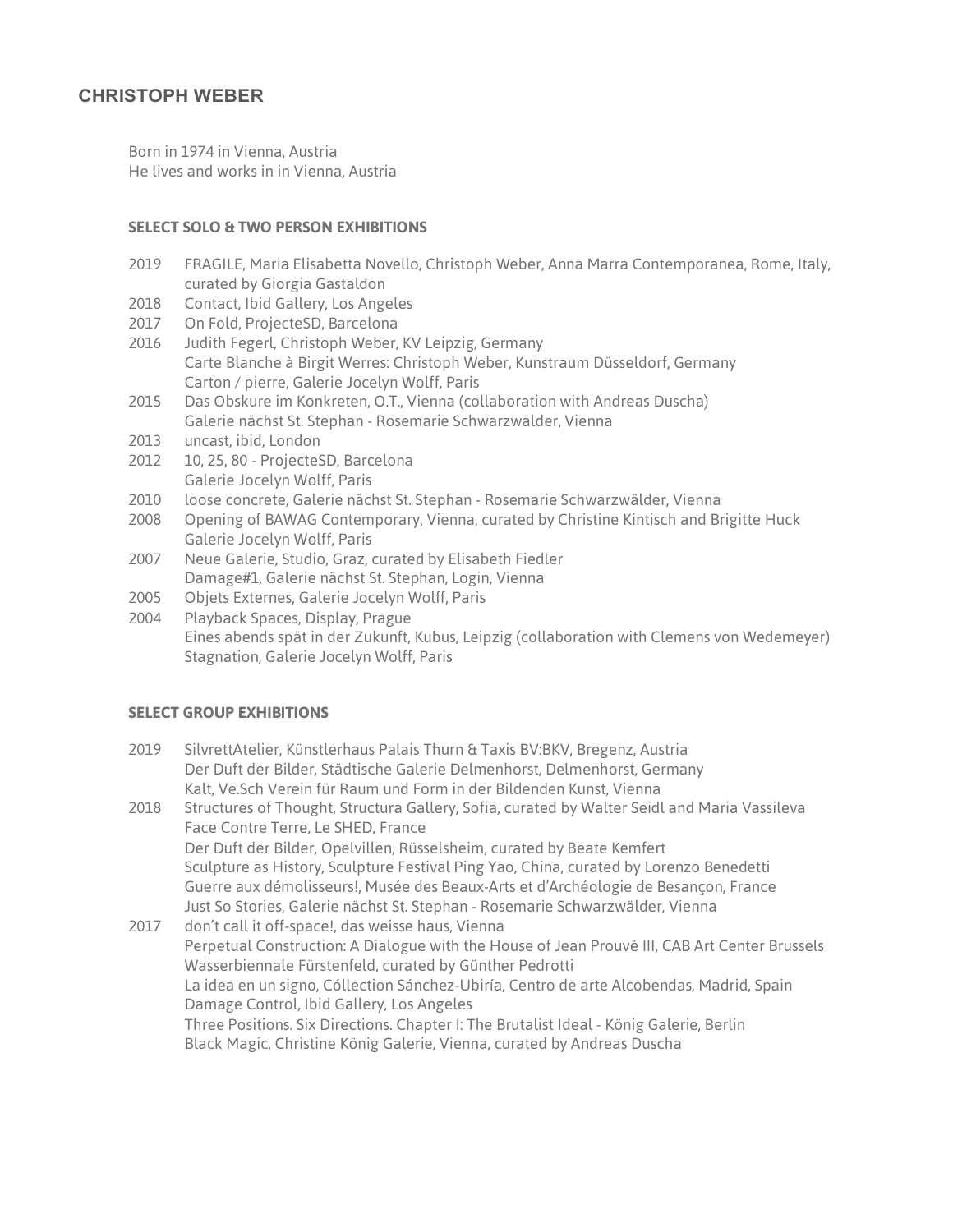# **CHRISTOPH WEBER**

| 2016 | Le futur doit être dangereux - Musée des Beaux Arts de Dôle, Dôle<br>Der fremde Raum, Marta Herford, Germany, curated by Friederike Fast |
|------|------------------------------------------------------------------------------------------------------------------------------------------|
|      | Die Sprache der Dinge - Materialgeschichten aus der Sammlung, 21er Haus, Vienna<br>Choices Paris 2016 - Palais de Tokyo, Paris           |
|      | not really really, Brussels                                                                                                              |
| 2015 | Palinsesti, San Vito al Tagliamento, Italy, curated by Giorgia Gastaldon<br>Parallel United, Parallelvienna, Vienna                      |
|      | Mortel - suite et fin, FRAC Basse-Normandie, Caen, curated by Mathieu Mercier                                                            |
|      | Flirting with Strangers, 21er Haus, Vienna                                                                                               |
|      | Tree House Down, ibid, Los Angeles                                                                                                       |
|      | Sommerfrische, Weyregg, Austria, curated by Lucas Cuturi                                                                                 |
|      | Passion, Galerie Jocelyn Wolff, Paris                                                                                                    |
|      | Mainzer Ansichten, Kunsthalle Mainz, Mainz, curated by Thomas Trummer                                                                    |
|      | ELSEWHERE. Observations on Islands, Franz Josefs Kai 3, Vienna, curated by Marlies Wirth                                                 |
| 2014 | New York Stories: Twenty Years of ISCP, ISCP, New York City, NY                                                                          |
|      | La Biennale de Belleville 3, Pavillon Carré de Baudoin, Paris                                                                            |
|      | Another Ghost, Gallery 100, Taipei                                                                                                       |
|      | Merzen, LiveInYourHead, Geneva                                                                                                           |
|      | Post / Postminimal, Kunstmuseum St. Gallen, Switzerland, curated by Konrad Bitterli                                                      |
| 2013 | An I for an Eye, Austrian Cultural Forum New York, curated by S. Gregory and A. Stadler                                                  |
|      | Collection, FRAC Basse-Normandie, Caen                                                                                                   |
|      | The Christoph Project, Kunstforum Pro Arte, Hallein, Austria, curated by Christoph Draeger                                               |
|      | On Things, On Minds, Kunstverein Schattendorf, curated by F. Seiz, I. Eden and S. Lernout                                                |
|      | map, record, picture, sculpture, ProjecteSD, Barcelona<br>In The Shape of Things to Come, Vesch, Vienna, curated by Sonia Leimer         |
| 2012 | Spieltrieb, Ibid Gallery, London                                                                                                         |
|      | Biennale de Belleville 2, Paris                                                                                                          |
|      | Luisa Kasalicky und Christoph Weber, Projektraum, Galerie nächst St. Stephan, Vienna                                                     |
|      | Sleepwalking, Freies Museum Berlin                                                                                                       |
|      | Independent, New York City                                                                                                               |
| 2011 | Zizania, Lage3zu20, Berlin, curated by Marie Graftieaux                                                                                  |
|      | Villa Tokyo, Tokyo, organized by raster gallery, Warsaw                                                                                  |
|      | Archivisions #2, Le PARVIS centre d'art, curated by Magali Gentet                                                                        |
|      | Judith Fegerl und Christoph Weber, In der Kubatur des Kabinetts, Fluc, Vienna                                                            |
|      | Schattendorfbiennale, Kunstverein Schattendorf, curated by Christian Egger                                                               |
|      | Livret III, Motive Gallery, Amsterdam, curated by Laurent Montaron                                                                       |
|      | Les amis de mes amis sont mes amis, Hommage to Jan Mancuska, Galerie Jocelyn Wolff, Paris                                                |
|      | Prolonged Exposure, Center for Contemporary Art, Tel Aviv, curated by Maayan Sheleff                                                     |
|      | LE CHOIX DU TITRE EST UN FAUX PROBLÈME, cneai, Paris, curated by Samon Takahashi<br>Independent, New York City                           |
| 2010 | 10.11.2010-23.12.2010, Galerie Jocelyn Wolff, Paris, curated by E. Verhagen and Jocelyn Wolff                                            |
|      | Open Studios, ISCP, New York                                                                                                             |
|      | Psychosculptures, Vleeshal, Middelburg, The Netherlands, curator by Lorenzo Benedetti                                                    |
|      | in:system, Schloß Ulmerfeld, Austria, curated by Anna Spohn, Bernhard Hosa                                                               |
|      | Independent, New York City                                                                                                               |
|      | Arrivals and Departures, Mole Vanvitelliana, Ancona, curated by Andrea Bruciati, Walter Gasperoni                                        |
|      | Fine Line, Galerie Georg Kargl, Vienna, curated by Fiona Liewehr                                                                         |